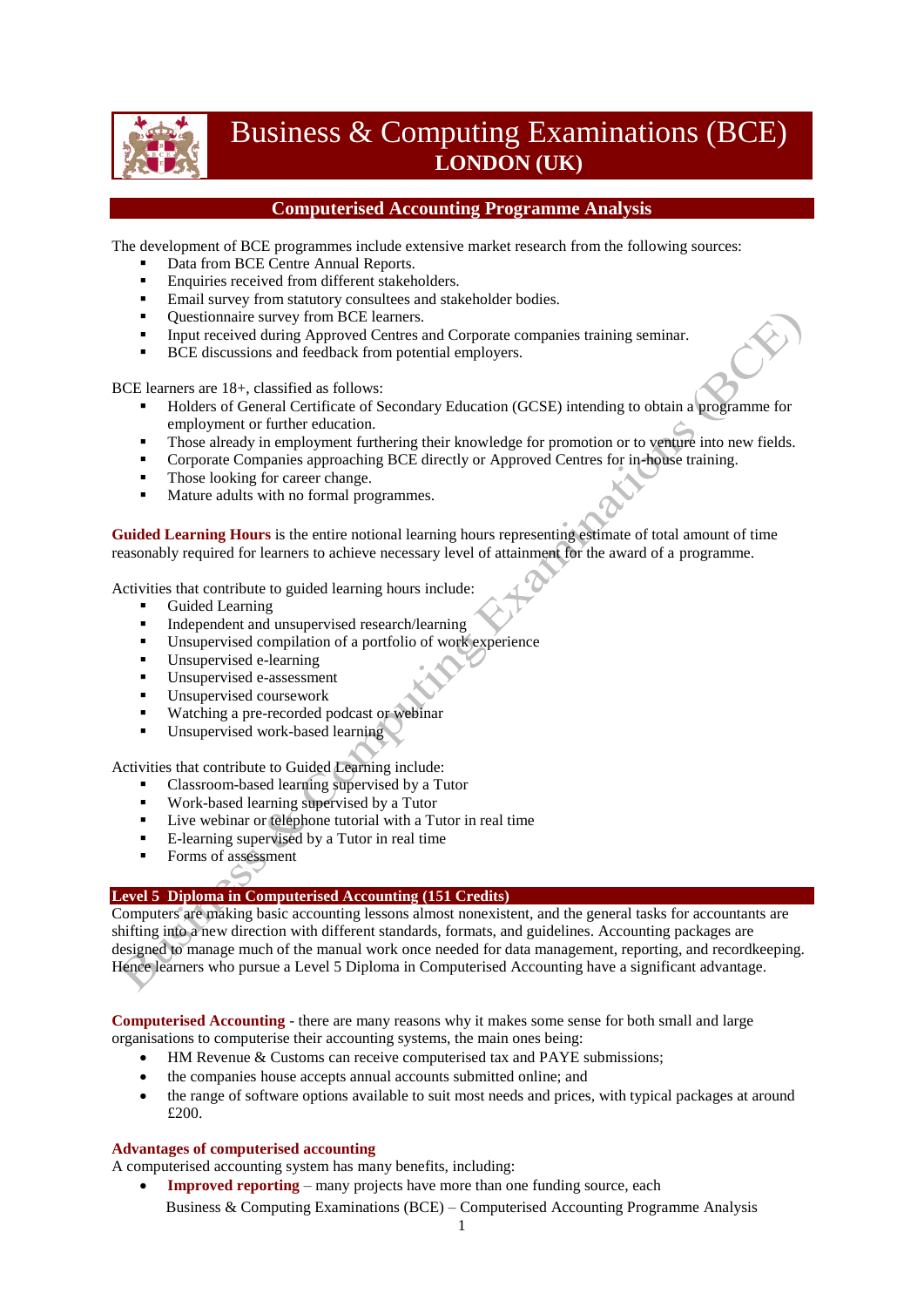with specific and different requirements;

- **Assisting with compliance** with government regulations
- **Minimising mathematical errors**  with computers doing the maths, errors are virtually eliminated (unless the data is keyed in improperly in the first instance);
- **Better record keeping**  whilst human error can still corrupt data e.g. entering figures in wrong fields, a good package will reduce this possibility and ensure that there is a reference for all transactions e.g. for every cheque or receipt entered/created. However, this does not eliminate all manual work. Vouchers, invoices, receipts etc. will still need to be filed in a logical order, and details of what was entered onto the system should also be recorded on paper. This will help when needed to track errors, in the annual audit and if disaster strikes and have to re-enter all transactions;
- **Saving time**  with fewer errors and the software automatically generating reports, time will be saved in the long run;
- **Saving money** even though there will be the immediate cost of the software, organisations are potentially saving the costs of unnecessary audits as well as saving money through time saved.
- **Speed**  data entry onto the computer with its formatted screens and built-in databases of customers supplier details and stock records can be carried out far more quickly than any manual processing.
- **Automatic document production**  fast and accurate invoices, credit notes, purchase orders, printing statements and payroll documents are all done automatically.
- **Accuracy** there is less room for errors as only one accounting entry is needed for each transaction rather than two (or three) for a manual system.
- **Up-to-date information –** the accounting records are automatically updated and so account balances (e.g. customer accounts) will always be up-to-date.
- **Availability of information**  the data is instantly available and can be made available to different users in different locations at the same time.
- **Management information** reports can be produced which will help management monitor and control the business, for example the aged debtors analysis will show which customer accounts are overdue, trial balance, trading and profit and loss account and balance sheet.
- **VAT return**  the automatic creation of figures for the regular VAT returns.
- Legibility the onscreen and printed data should always be legible and so will avoid errors caused by poor figures.
- **Efficiency**  better use is made of resources and time; cash flow should improve through better debt collection and inventory control.
- **Staff motivation** the system will require staff to be trained to use new skills, which can make them feel more motivated.
- **Cost savings**  computerised accounting programs reduce staff time doing accounts and reduce audit expenses as records are neat, up-to-date and accurate.
- **Reduce frustration**  management can be on top of their accounts and thus reduce stress levels associated with what is not known.
- The ability to deal in multiple currencies easily many computerized accounting packages now allow a business to trade in multiple currencies with ease. Problems associated with exchange rate changes are minimised.

*Why does the programme exists* – Computers are now used in every field and accounting is no exception.

*How does it fits into the larger programme* – The most used accounting packages are Excel, Quickbooks and Sage or Pastel or Tally or Myob. Covering all three programmes give learners an opportunity in gaining employment.

*For who it was designed* – The programme is designed for those with accounting background interested in learning computerised accounting packages.

*How it will benefit learners* – A combination of Excel, Quickbooks and Sage or Pastel/Tally/Myob offer flexibility, giving learners many options to choose from.

*Units:*

Business & Computing Examinations (BCE) – Computerised Accounting Programme Analysis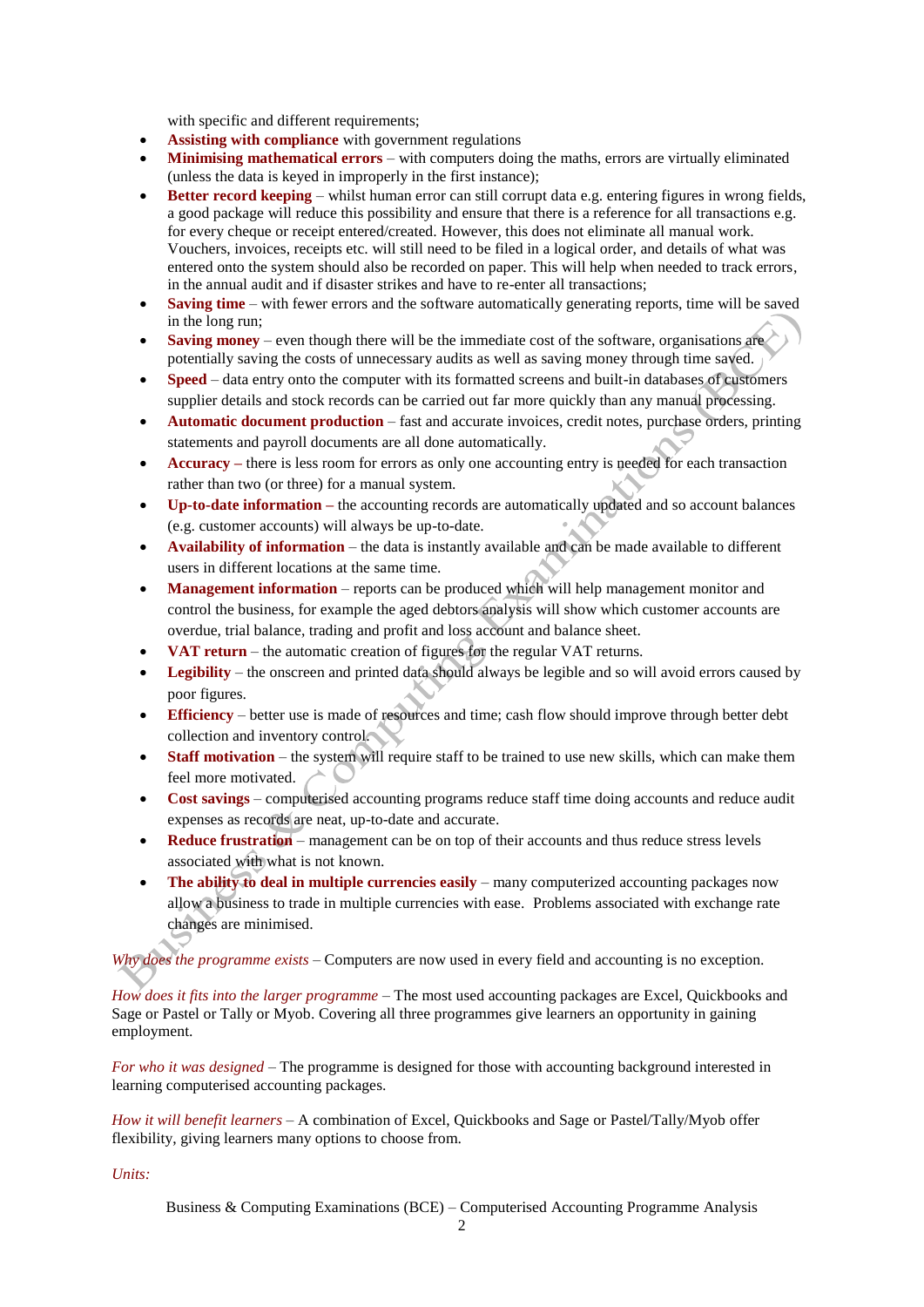- Windows Operating System
- Accounting for Computerised *Accounting*
- Accounting Information System
- Excel Accounting
- Quickbooks Accounting
- Sage Accounting/Pastel/Tally/Myob\* *\* choose only 1 package*

**Windows Operating System** - an operating system is a program designed to run other programs on a computer. In a computer the operating system is the most important program. It is considered the backbone of a computer, managing both software and hardware resources. An operating system is responsible for everything from the control and allocation of memory to recognising input from external devices and transmitting output to computer displays. It also manages files on computer hard drives keeping track of files and directories on the disk and control peripherals, like printers and scanners. The operating system is most important program that runs on a computer. Every general-purpose computer must have an operating system to run other programs. Operating system influences the performance of all software on a computer. Without the knowledge on functions and operations of an operating system, there is no point in pursuing computer learning.

**Accounting for Computerised** *Accounting* - Accounting information help businesses to be accountable; *accounting* is essentially an "information process" that serves several purposes:

- Providing a record of assets owned, amounts owed to others and monies invested;
- Providing reports showing the financial position of an organisation and the profitability of its operations
- Help management actually manage the organisation
- Provide a way of measuring an organisation's effectiveness (and that of its separate parts and management)
- Help stakeholders monitor an organisations activities and performance
- Enable potential investors or funders to evaluate an organisation and make decisions

**Accounting Information System** - is concerned with the way computerised information systems impact how accounting data is captured, processed, and communicated. It is a system of records maintained by an organisation to build up statistics and give decision makers like investors, creditors and managers the data to make decisions. Accounting Information System combines people, technology, procedures, and controls that are necessary to conduct internal and external e-business, with an emphasis on the internal controls over such systems. It provide accounting technicians with the proper mix of technical information and real-world applications. Areas of study include fundamental concepts and technologies (what computers can do for business), the Internet, intranets, electronic commerce, information systems development, basic project management principles, decision support systems, and the benefits of computer and human synergy.

**Excel Accounting** - spreadsheet software makes the world go round. It is readily available and is cheaper than other accounting programs. Excel spreadsheets is the most common and indispensable tool used by accountants, enabling them to analyse, report and share financial information. Much of this can be accomplished using only a fraction of the wealth of functions and options within the Excel program.

**Quickbooks Accounting** – QuickBooks has been around for a while, and it just keeps getting better. Quickbooks is an automated accounting information system which organises and summarizes data into reports and graphs, invoice customers, maintain receivables, pay bills, maintain accounts payable, track inventory, create purchase orders and build an audit trail.

**Sage Accounting** – Sage software range is a fully integrated business management and accounting solution which include payroll, personnel, contact management and forecasting. In UK, over 750,000 companies use Sage accounting and business software. **Pastel Accounting -** Pastel Accounting features include: General Ledger, Cash Book, Accounts Receivable, Accounts Payable, Inventory Control, Invoicing, Import Cost Allocations, Project Tracking, Sales and Purchase Order Entry, Fixed Assets, Payroll, Serial Number Tracking, Multi-Warehousing, Job Costing, Point-of-Sale, Pricing Matrix, Report Writer & Stationery Customisation, Customer Account Consolidations, Customer Credit Risk Management, Annuity Billing and eBusiness & eBilling. Pastel Accounting Products range are; Pastel Accounting Xpress, Pastel Accounting Partner and Pastel Evolution Accounting. **Tally Accounting -** Tally Accounting features are grouped as: Accounting, Inventory, Statutory & Taxation, Audit and Tally.Net.

Business & Computing Examinations (BCE) – Computerised Accounting Programme Analysis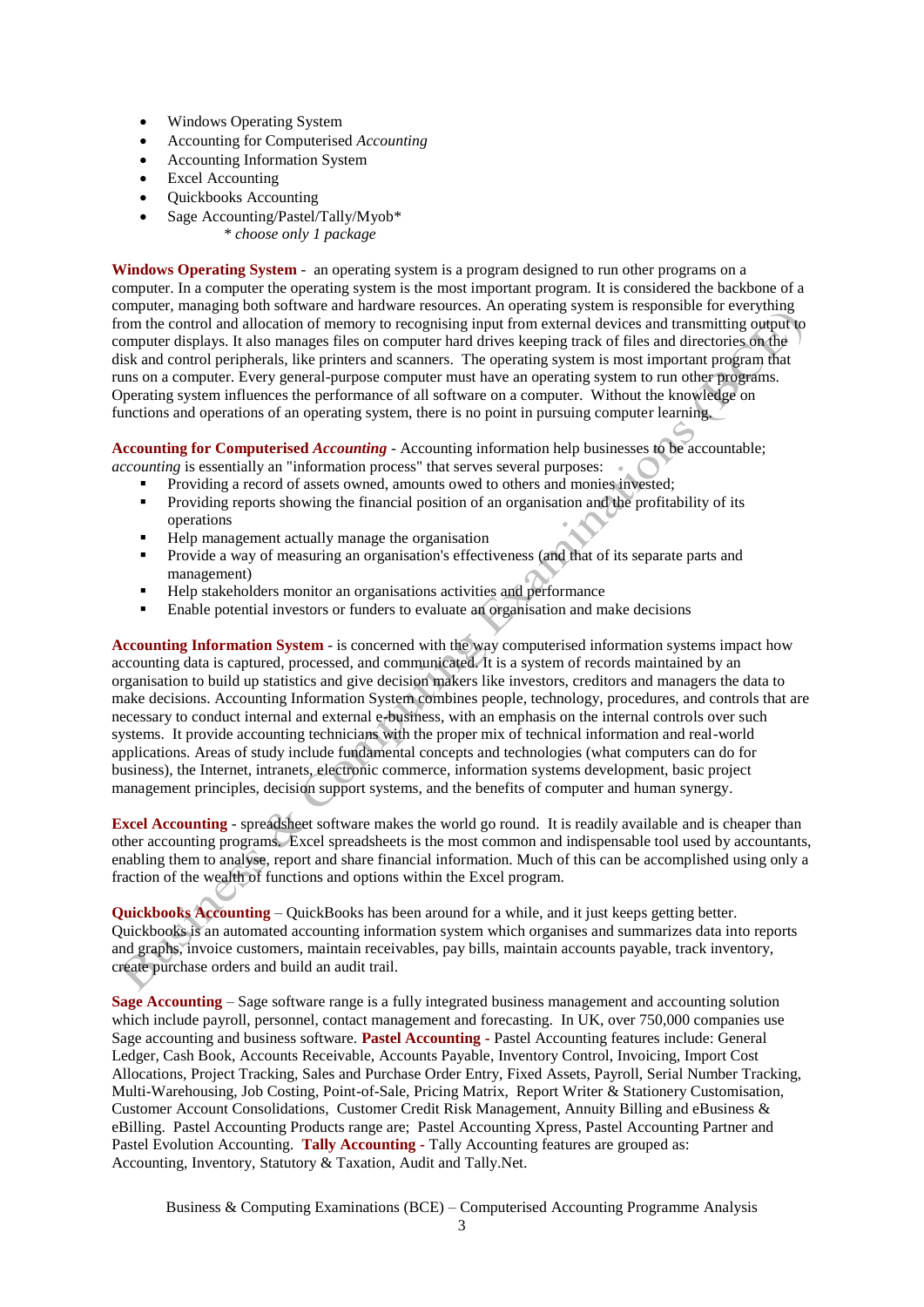- *Accounting* this feature enable users to set various Accounting settings such as; Income/Expense Statement; Outstanding Management; Cost/Profit Centres Management; Invoicing; Budgets & Scenario Management and Cheque Printing.
- *Inventory* this feature enable users to set various Accounting settings such as; Storage & Classification; Order Processing; Invoicing; Purchases Management; Sales Manager and Tracking.
- *Statutory & Taxation* this feature enable users to set various Accounting settings such as; Duty & Excise; Value Added Tax; Service Tax; Tax Deducted at Source; Tax Collected at Source; Fringe Benefit Tax; Payroll Statutory and XBRL.
- *Audit* this features enable users to set the Tax Audit Rules, Statutory Payment Due dates for Tax Audit, Audit Working Paper and Statutory Compliance tools.

**Myob Accounting -** The different Command Centre options are: Accounts; Banking; Sales; Time Billing; Purchases; Payroll; Inventory and Card File.  $\mathcal{L}_{\infty}$ 

| Unit                               | <b>Pre-requisite</b> | <b>Core-requisite</b>                  | <b>Guided</b><br><b>Learning</b><br><b>Hours</b> | <b>Number</b><br>of<br><b>Credits</b> |  |  |  |  |  |
|------------------------------------|----------------------|----------------------------------------|--------------------------------------------------|---------------------------------------|--|--|--|--|--|
| Windows                            | Computer basics.     | A pass or higher in Certificate in     | 200                                              | 20                                    |  |  |  |  |  |
| <b>Operating System</b>            |                      | Information Systems.                   |                                                  |                                       |  |  |  |  |  |
| Accounting for                     | Knowledge of basic   | A pass or higher in Certificate in     | 200                                              | 20                                    |  |  |  |  |  |
| Computerised                       | accounting           | Business Studies & Internet            |                                                  |                                       |  |  |  |  |  |
| Accounting                         |                      | Technology or equivalence.             |                                                  |                                       |  |  |  |  |  |
| Accounting                         | Knowledge of         | A pass or higher in Diploma in BA $\&$ | 200                                              | 20                                    |  |  |  |  |  |
| Information                        | accounting and basic | Computer Systems or equivalence.       |                                                  |                                       |  |  |  |  |  |
| System                             | computing            |                                        |                                                  |                                       |  |  |  |  |  |
| <b>Excel Accounting</b>            | Knowledge of basic   | A pass or higher in Diploma in BA $\&$ | 240                                              | 24                                    |  |  |  |  |  |
|                                    | computing.           | Computer Systems or equivalence.       |                                                  |                                       |  |  |  |  |  |
| Quickbooks                         | Knowledge of         | A pass or higher in Diploma in BA &    | 240                                              | 24                                    |  |  |  |  |  |
| Accounting                         | accounting and basic | Computer Systems or equivalence.       |                                                  |                                       |  |  |  |  |  |
|                                    | computing            |                                        |                                                  |                                       |  |  |  |  |  |
| Sage/Pastel/Tally/                 | Knowledge of         | A pass or higher in Diploma in BA $\&$ | 240                                              | 24                                    |  |  |  |  |  |
| Myob Accounting                    | accounting and basic | Computer Systems or equivalence.       |                                                  |                                       |  |  |  |  |  |
|                                    | computing            |                                        |                                                  |                                       |  |  |  |  |  |
| Coursework (Project) for all units |                      |                                        | 190                                              | 19                                    |  |  |  |  |  |
|                                    |                      |                                        |                                                  |                                       |  |  |  |  |  |

| <b>Rules of</b>        | All units are mandatory except on                 |
|------------------------|---------------------------------------------------|
| combination:           | Sage/Pastel/Tally/Myob where learners choose only |
|                        | one accounting package.                           |
| <b>Age Group:</b>      | 18+                                               |
| <b>Programme Type:</b> | Vendor/Industry                                   |
|                        |                                                   |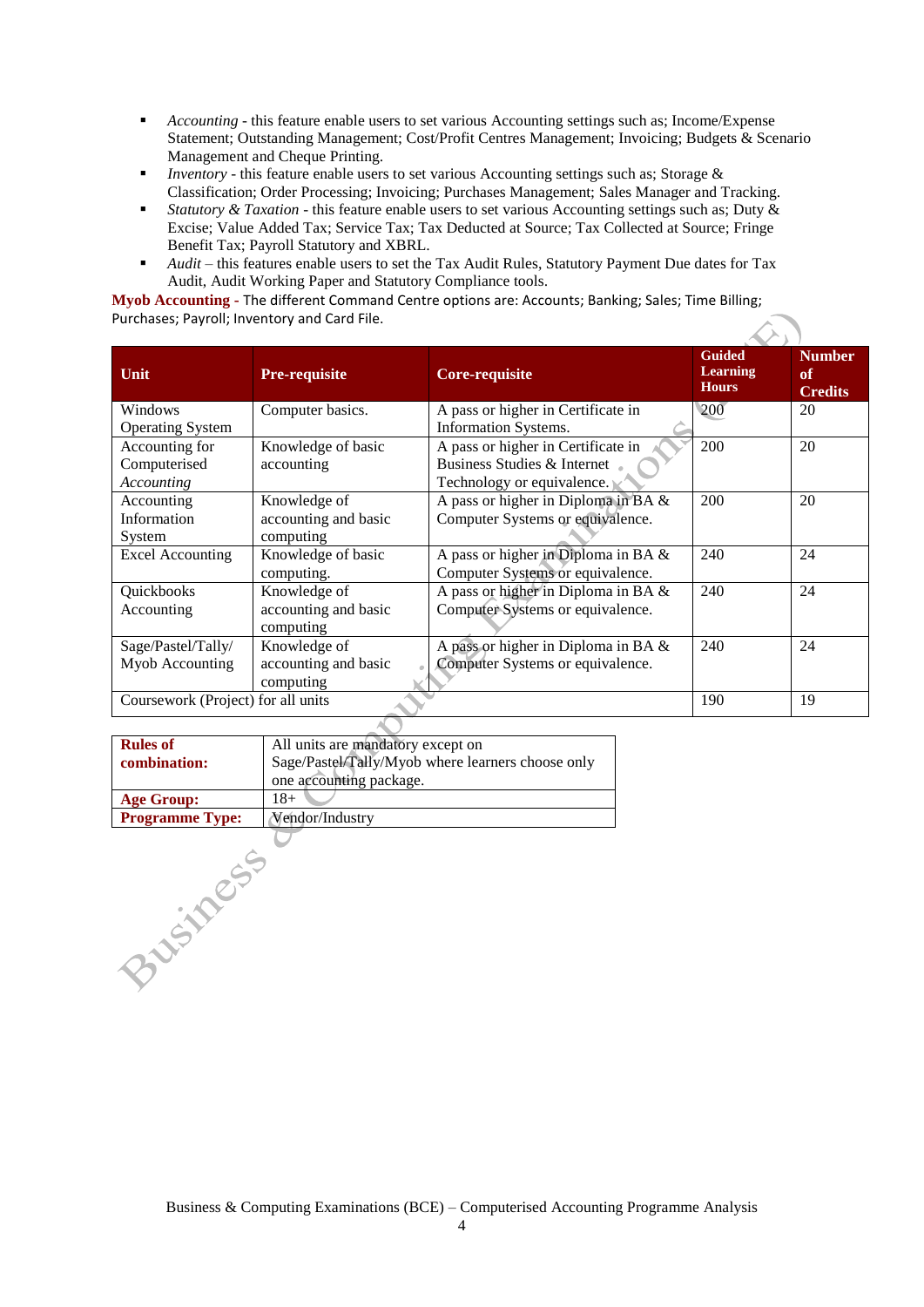#### **Windows Operating System Learning Hours Learning Hours Information Sheet**

[see Diploma in Information Technology]

## **Accounting for Computerised** *Accounting* **Learning Hours Information Sheet**

[see Certificate in Business Studies]

|    |                                                  |                |                | <b>Notional Learning Hours</b> |                     |              |                   |                 |
|----|--------------------------------------------------|----------------|----------------|--------------------------------|---------------------|--------------|-------------------|-----------------|
|    | <b>Unit Titles</b>                               | <b>Credits</b> | Guided /       | Independent                    | <b>Research</b>     | Assessment   | <b>Coursework</b> | <b>Total</b>    |
|    |                                                  |                | <b>Contact</b> | <b>Learning</b>                | <b>Activities /</b> | (self/class) |                   |                 |
|    |                                                  |                | Learning       |                                | <b>Group Work</b>   |              |                   |                 |
| 01 | Internet and external business information flows | 2.0            |                |                                |                     |              |                   | 20              |
| 02 | Issues pertaining to business ethics             | 2.0            |                |                                |                     |              |                   | 20              |
| 03 | Components of revenue cycle                      | 2.0            |                |                                |                     |              |                   | 20              |
| 04 | Purchases process                                | 2.0            |                |                                |                     |              |                   | 20              |
| 05 | Manufacturing environment                        | 2.0            |                | n                              |                     |              |                   | 20              |
| 06 | Management and financial reporting systems       | 2.0            |                | n                              |                     |              |                   | 20              |
| 07 | Entity relationship diagramming                  | 2.0            |                |                                |                     |              |                   | 20              |
| 08 | Electronic commerce system                       | 2.0            |                |                                |                     |              |                   | 20              |
| 09 | <b>System Development Life Cycle</b>             | 2.0            |                |                                |                     |              |                   | 20              |
| 10 | Accounting oversight board                       | 2.0            |                | n                              |                     |              |                   | $\overline{20}$ |
|    |                                                  | <b>20.0</b>    | 80             |                                |                     |              |                   | 200             |

#### **Accounting Information Systems Learning Hours Information Sheet**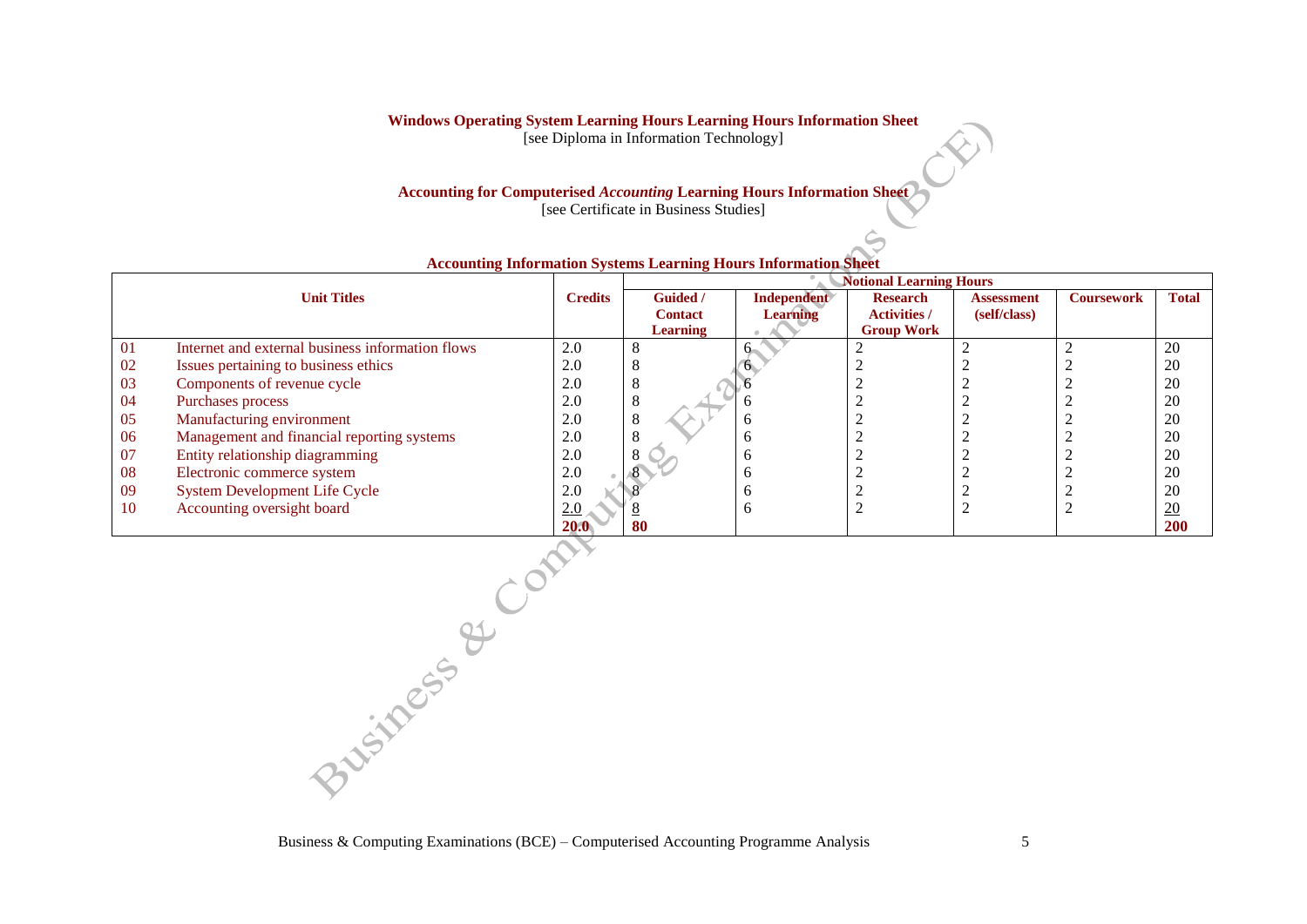|                    |                                           |                | Eater riccounting Learning Hours Information Sheet<br><b>Notional Learning Hours</b> |                    |                     |                   |                   |              |
|--------------------|-------------------------------------------|----------------|--------------------------------------------------------------------------------------|--------------------|---------------------|-------------------|-------------------|--------------|
| <b>Unit Titles</b> |                                           | <b>Credits</b> | Guided /                                                                             | <b>Independent</b> | <b>Research</b>     | <b>Assessment</b> | <b>Coursework</b> | <b>Total</b> |
|                    |                                           |                | <b>Contact</b>                                                                       | Learning           | <b>Activities</b> / | (self/class)      |                   |              |
|                    |                                           |                | <b>Learning</b>                                                                      |                    | <b>Group Work</b>   |                   |                   |              |
| 01                 | Workbook basics                           | 2.0            | Ō                                                                                    |                    |                     |                   |                   | 20           |
| 02                 | Excel charting                            | 2.0            | δ                                                                                    |                    |                     |                   |                   | 20           |
| 03                 | <b>Statistical functions</b>              | 2.0            | Λ                                                                                    |                    |                     |                   |                   | 20           |
| 04                 | <b>Financial functions</b>                | 2.0            | δ                                                                                    |                    |                     |                   |                   | 20           |
| 05                 | What-if-analysis                          | 2.0            | Λ                                                                                    |                    |                     |                   |                   | 20           |
| 06                 | Object linking and embedding              | 2.0            | Λ                                                                                    |                    |                     |                   |                   | 20           |
| 07                 | PivotTable features                       | 2.0            | Λ                                                                                    |                    |                     |                   |                   | 20           |
| 08                 | <b>Small Business Financial Manager</b>   | 2.0            | Λ                                                                                    |                    |                     |                   |                   | 20           |
| 09                 | Pro-forma financial statements            | 2.0            | δ                                                                                    |                    |                     |                   |                   | 20           |
| 10                 | Cost-profit-volume and breakeven analysis | 2.0            | ◠                                                                                    |                    |                     |                   |                   | 20           |
| 11                 | Sales forecast calculations               | 2.0            | δ                                                                                    |                    |                     |                   |                   | 20           |
| 12                 | Ratio and cash flow analysis              | 2.0            | <u>o</u>                                                                             |                    |                     |                   |                   | 20           |
|                    |                                           | 24.0           | 96                                                                                   |                    |                     |                   |                   | 240          |

#### **Excel Accounting Learning Hours Information Sheet**

# **QuickBooks Accounting Learning Hours Information Sheet**

|                    |                                                |                |                 | <b>Notional Learning Hours</b> |                     |                   |                   |                  |  |
|--------------------|------------------------------------------------|----------------|-----------------|--------------------------------|---------------------|-------------------|-------------------|------------------|--|
| <b>Unit Titles</b> |                                                | <b>Credits</b> | <b>Guided</b> / | Independent                    | <b>Research</b>     | <b>Assessment</b> | <b>Coursework</b> | <b>Total</b>     |  |
|                    |                                                |                | <b>Contact</b>  | <b>Learning</b>                | <b>Activities /</b> | (self/class)      |                   |                  |  |
|                    |                                                |                | <b>Learning</b> |                                | <b>Group Work</b>   |                   |                   |                  |  |
| 01                 | Quickbooks computerised software basics        | 2.0<           |                 |                                |                     |                   |                   | 20               |  |
| 02                 | Quickbooks chart of accounting                 | 2.0            |                 |                                |                     |                   |                   | 20               |  |
| 03                 | Invoicing and collecting income in Quickbooks  | 2.0            |                 |                                |                     |                   |                   | 20               |  |
| 04                 | QuickBooks sales and customer transactions     | 2.0            |                 |                                |                     |                   |                   | 20               |  |
| 05                 | Suppliers, purchases and inventory             | 2.0            |                 |                                |                     |                   |                   | 20               |  |
| 06                 | Applying customer discounts                    | 2.0            |                 |                                |                     |                   |                   | 20               |  |
| 07                 | Pro-forma invoices                             | 2.0            |                 |                                |                     |                   |                   | 20               |  |
| 08                 | Quickbooks payroll services                    | 2.0            |                 |                                |                     |                   |                   | 20               |  |
| 09                 | Creating custom reports                        | 2.0            |                 |                                |                     |                   |                   | 20               |  |
| 10                 | Processing VAT                                 | 2.0            |                 |                                |                     |                   |                   | 20               |  |
| 11                 | Recurring entries                              | 2.0            |                 |                                |                     |                   |                   | 20               |  |
| 12                 | Using Quickbooks to design and layout a budget | 2.0            |                 |                                |                     |                   |                   | $\underline{20}$ |  |
|                    |                                                | <b>24.0</b>    | 96              |                                |                     |                   |                   | <b>240</b>       |  |